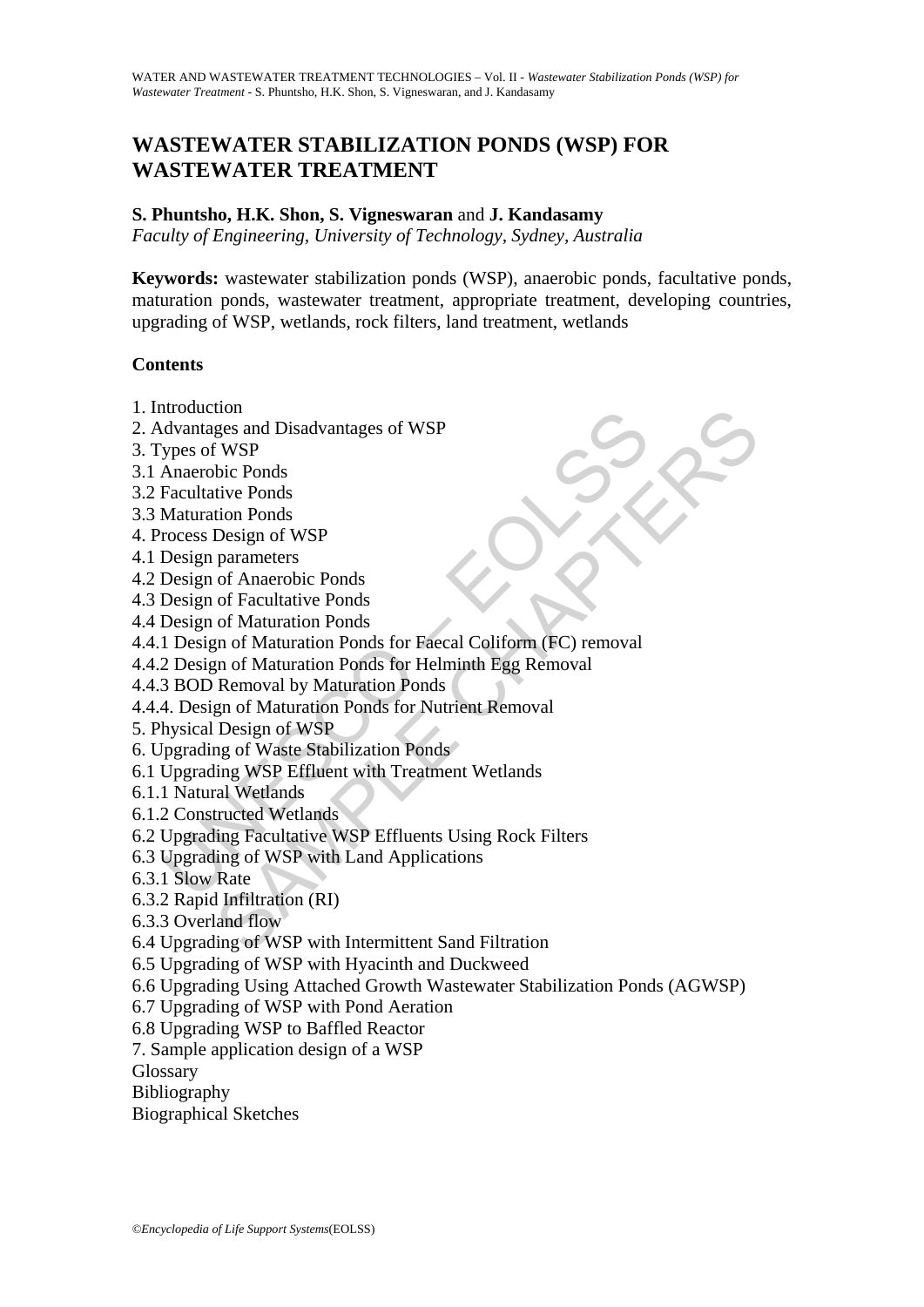### **Summary**

Many industrialised countries have achieved high levels of wastewater treatment technologies most of which are too mechanized and automated and beyond the affordability of the poor and developing nations. Technologies that are appropriate to the developing nations are required since two third of world's population live in developing countries.

This review focuses mainly on those technologies appropriate to the developing countries. Appropriate technology should be affordable (capital cost), have low O&M cost (sustainability), effective in meeting the discharge standards, at least nuisance (public acceptability) and is environment-friendly.

ny low cost technologies are being developed but the choice of th<br>nology depends on a proper evaluation of all the factors such as e<br>al, availability, etc. Wastewater Stabilization Ponds (WSP) have<br>if worldwide because of cost technologies are being developed but the choice of the most approprecept depends on a proper evaluation of all the factors such as economic, politilability, etc. Wastewater Stabilization Ponds (WSP) have been extensit Many low cost technologies are being developed but the choice of the most appropriate technology depends on a proper evaluation of all the factors such as economic, political, social, availability, etc. Wastewater Stabilization Ponds (WSP) have been extensively used worldwide because of the simplicity in design and construction, the low capital and operating cost, are very reliable and are a sustainable technology.

Constructed wetlands not only treat wastewater but have other functions such as habitats for animals and birds, recreational areas for the visitors, etc. Other low cost technologies appropriate to developing countries such as land treatments, filtration techniques, attach growth, aeration, baffled reactor and chemically enhance primary treatment are also discussed.

#### **1. Introduction**

Wastewater Stabilization Ponds (WSP) or facultative ponds or lagoons are used to treat municipal and industrial wastewater all over the world. WSP are often thought of as being suitable only in the developing countries yet there are about 2500 pond systems in France, 1100 in Germany and 39 in UK (Mara, 2003).

The technology associated with lagoons has been in widespread use in the United States for at least 90 years, with more than 7,000 facultative lagoons in operation today (US EPA, 2002b).

WSP are suitable for low-income countries because of its low cost and where conventional wastewater treatment is not suitable due to the lack of resources. Further, the advantage of these systems, in terms of removal of pathogens, is one of the most important reasons for its use.

WSP systems consist of single series of anaerobic, facultative and maturation ponds, or several series in parallel. The pond system can be used alone but usually they are used in combination with each other. Figure 1 (Pescod and Mara, 1988) shows different pond combinations.

Anaerobic and facultative ponds are mainly designed for BOD removal and maturation ponds mainly for pathogen removal (Mara and Pearson, 1998). In many cases anaerobic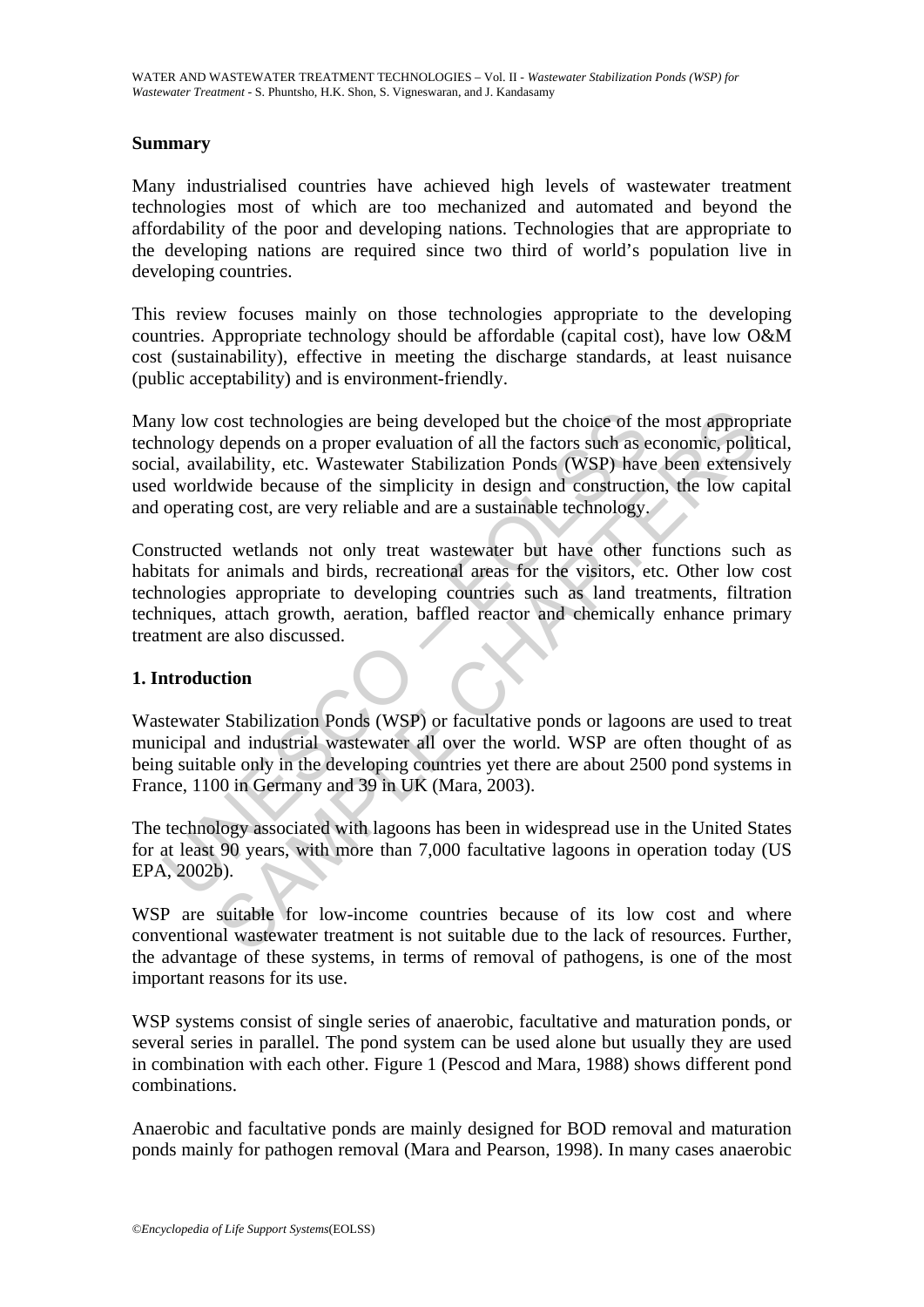ponds and facultative ponds are enough for wastewater treatment but depending on the destination of effluent the maturation ponds are provided for further polishing purposes.

In some cases facultative ponds are provided without anaerobic ponds. In general maturation ponds are required only when the treated wastewater is to be used for unrestricted irrigation and has to comply therefore with the WHO guideline of <1000 faecal coliforms per 100 ml, and when stronger wastewaters (BOD >150 mg/l) are to be treated prior to surface water discharge (Mara and Pearson, 1998).

Restricted irrigation refers to the irrigation of industrial crops, such as cotton and sunflower, and food crops that are processed or cooked prior to consumption, such as wheat, potatoes and many other vegetables. Unrestricted irrigation covers food crops eaten uncooked, such as salad crops.

Usually there are odour problems associated with the anaerobic ponds but its inclusion substantially reduces the land area required for facultative ponds. Odour problem can be reduced if properly taken into account during the design stage.



Figure 1: Stabilisation pond configurations:  $AN =$  anaerobic pond;  $F =$  facultative pond;  $M =$  maturation pond

#### **2. Advantages and Disadvantages of WSP**

The advantages of WSP include:

- Simplicity in design and construction
- Low production of biological sludge
- Low capital, operation and maintenance cost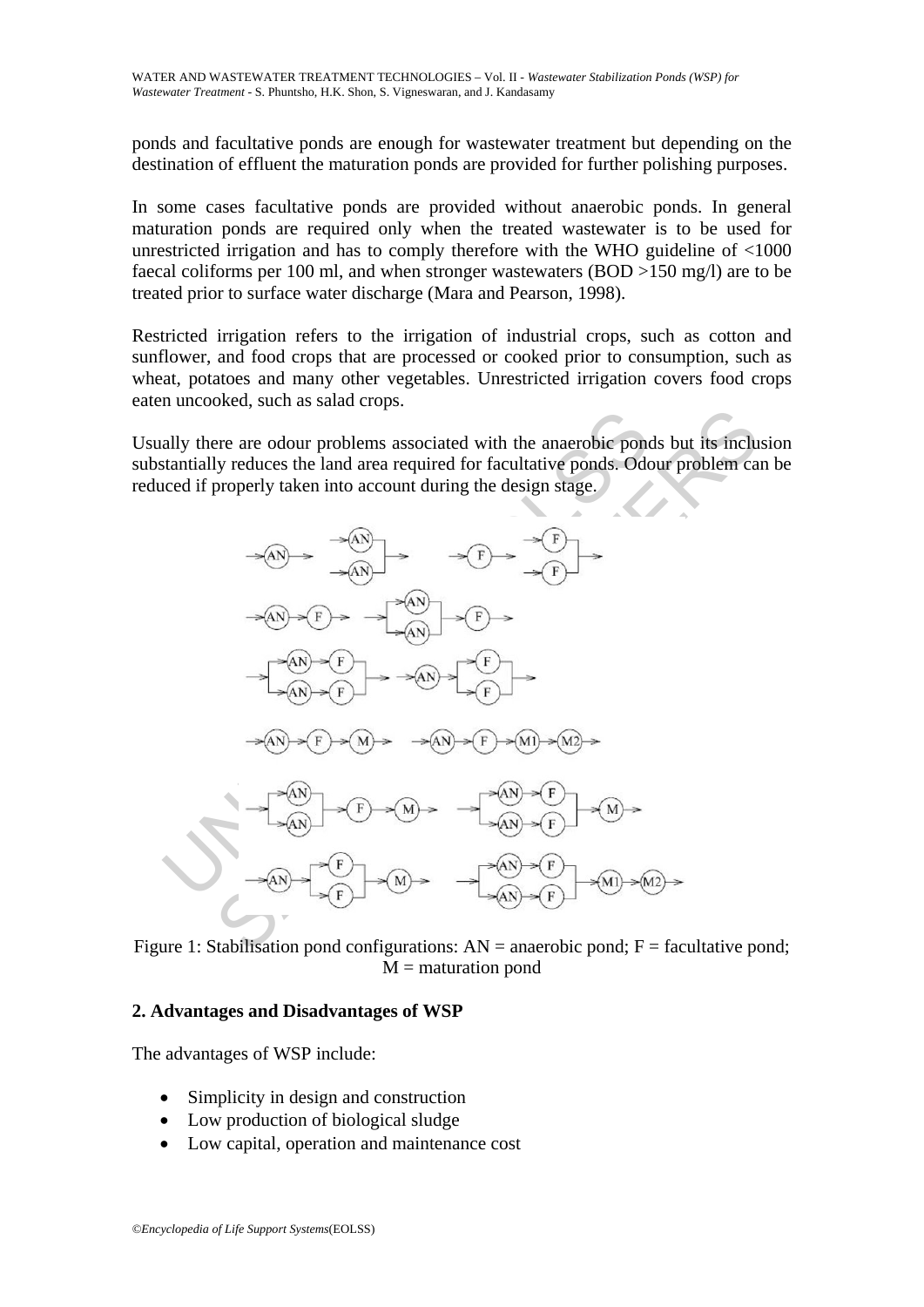- High treatment efficiency if properly designed
- Robust and relatively reliable
- Less sensitive to shock loading

The disadvantages of WSP include:

- Large land requirement for the ponds
- Sludge accumulation will be higher in cold climates due to reduced microbial activity (US EPA, 2002b)
- Mosquitoes and other insects can breed if vegetation is not controlled
- If not designed properly may cause odour problem
- Difficult to control or predict ammonia levels in effluent (US EPA, 2002b)

A comparison of WSP with other technologies is given in Table 1(Ramadan and Ponce, 2003)

### **3. Types of WSP**

The ponds are classified as:

- Anaerobic ponds
- Facultative ponds
- Maturation ponds
- Fully aerated ponds
- Partially aerated ponds
- Controlled discharge ponds
- Complete retention ponds
- Hydrograph controlled release

omparison of WSP with other technologies is given in Table 1(Rz<br>
3)<br>
ypes of WSP<br>
ponds are classified as:<br>
• Anaerobic ponds<br>
• Facultative ponds<br>
• Facultative ponds<br>
• Controlled discharge ponds<br>
• Controlled discharge Son of WSP with other technologies is given in Table 1(Ramadan and Po<br> **f WSP**<br>
are classified as:<br>
aerobic ponds<br>
ultative ponds<br>
ultative ponds<br>
lurated ponds<br>
lurated ponds<br>
implete retation ponds<br>
drograph controlled r Anaerobic, facultative and maturation pond are more commonly adopted and are generally not aided by any mechanical devices. These three are described in detail. The design features are presented in Table 2 (Reed *et al.*, 1995).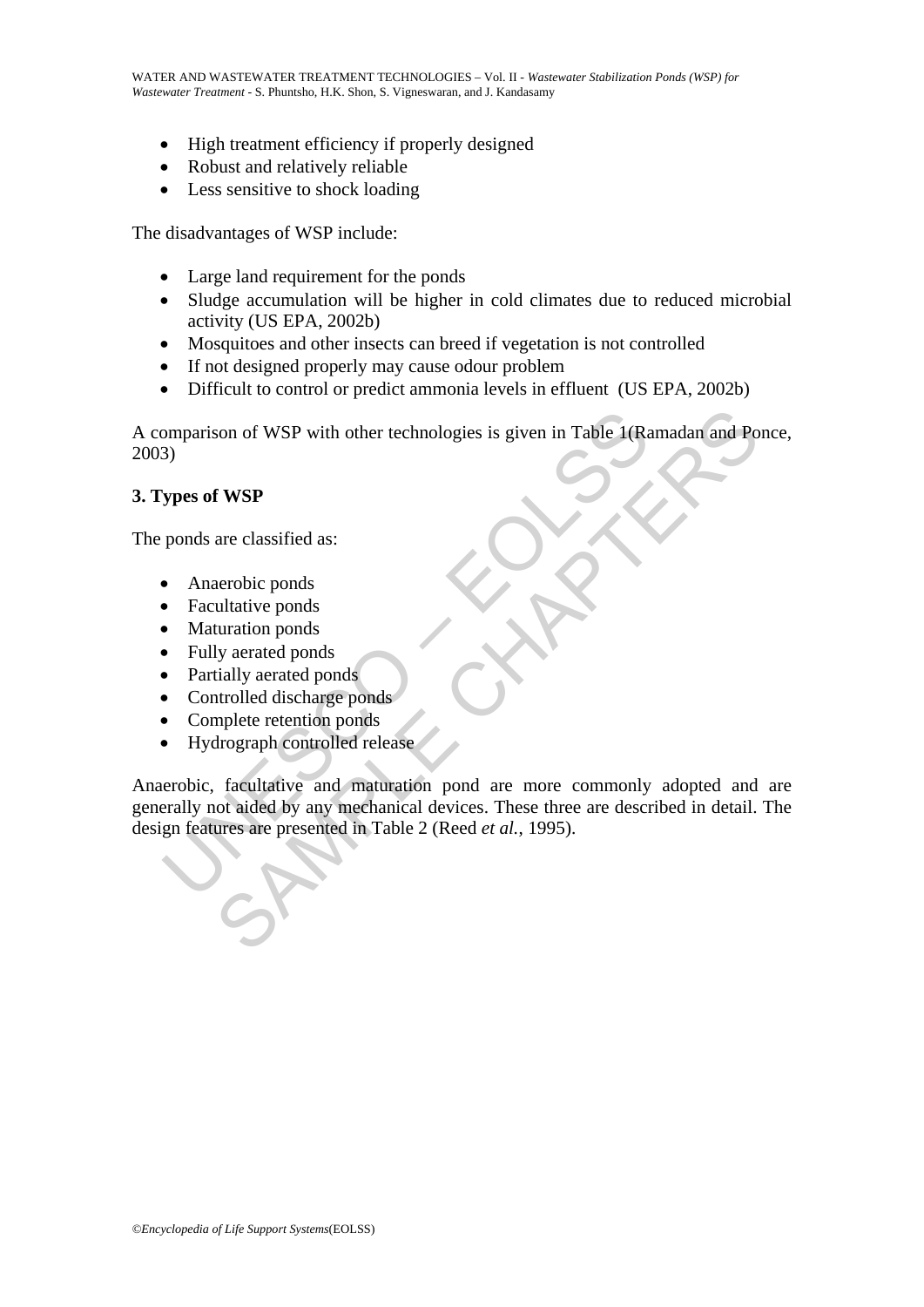|                           | Criteria                                                                                                                      | Package<br>plant | Activated<br>sludge plant | <b>EAAS</b> | Biological<br>filter | Oxidation<br>ditch                                                                    | Aerated<br>lagoons | WSP system |
|---------------------------|-------------------------------------------------------------------------------------------------------------------------------|------------------|---------------------------|-------------|----------------------|---------------------------------------------------------------------------------------|--------------------|------------|
| Plant<br>performance      | <b>BOD</b> removal                                                                                                            | Fair             | Fair                      | Fair        | Fair                 | Good                                                                                  | Good               | Good       |
|                           | SS removal                                                                                                                    | Fair             | Good                      | Good        | Good                 | Good                                                                                  | Fair               | Fair       |
|                           | FC removal                                                                                                                    | Poor             | Poor                      | Fair        | Poor                 | Fair                                                                                  | Good               | Good       |
|                           | Helminth<br>removal                                                                                                           | Poor             | Fair                      | Poor        | Poor                 | Fair                                                                                  | Fair               | Good       |
|                           | Virus removal                                                                                                                 | Poor             | Fair                      | Poor        | Poor                 | Fair                                                                                  | Good               | Good       |
| Economic<br>factors       | construction<br>simplicity $\&$<br>cost                                                                                       | Poor             | Poor                      | Poor        | Poor                 | Fair                                                                                  | Fair               | Good       |
|                           | Land<br>requirement                                                                                                           | Good             | Good                      | Good        | Good                 | Good                                                                                  | Fair               | Poor       |
|                           | Operational<br>simplicity                                                                                                     | Poor             | Poor                      | Poor        | Fair                 | Fair                                                                                  | Poor               | Good       |
|                           | Maintenance<br>costs                                                                                                          | Poor             | Poor                      | Poor        | Fair                 | Poor                                                                                  | Poor               | Good       |
|                           | Energy demand                                                                                                                 | Poor             | Poor                      | Poor        | Fair                 | Poor                                                                                  | Poor               | Good       |
|                           | Sludge removal<br>costs                                                                                                       | Poor             | Fair                      | Fair        | Fair                 | Poor                                                                                  | Fair               | Good       |
| aeration activated sludge | BOD: Biological oxygen demand, FC: Faecal coliform, SS: suspended solids, WSP: Wastewater stabilization ponds, EAAS: Extended |                  |                           |             |                      |                                                                                       |                    |            |
|                           |                                                                                                                               |                  |                           |             |                      | Table 1: Advantages and disadvantages of various wastewater sewage treatment systems. |                    |            |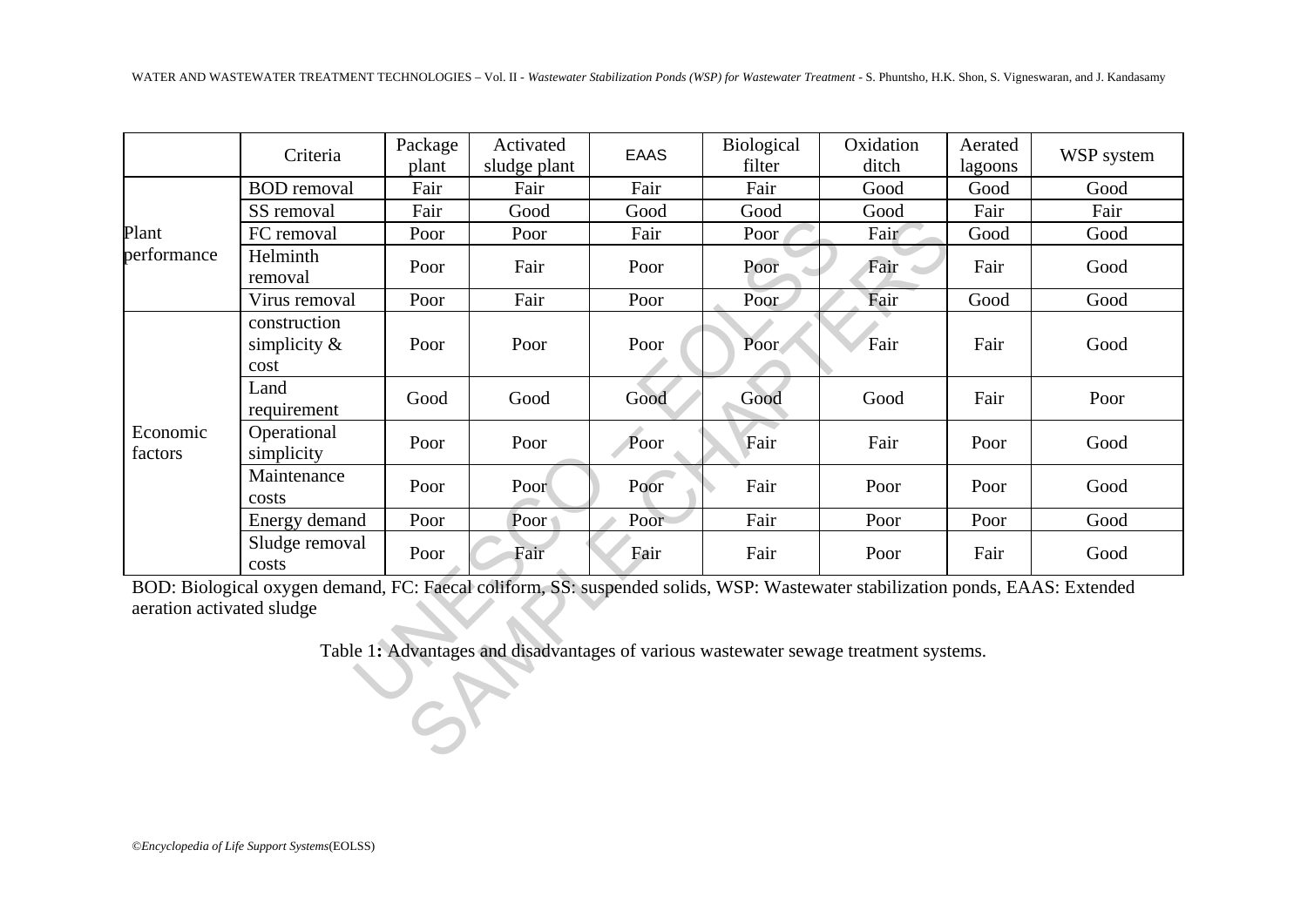### **3.1 Anaerobic Ponds**

In anaerobic ponds large concentration of organic and inorganic solids in wastewater is stabilized and the biological activity occurs in the absence of oxygen and in the process produce methane gas and sulphur containing malodrous gases. The anaerobic ponds are the smallest of the series and are used as a primary treatment process and not necessarily to produce the high effluent quality. The BOD and solids concentration in the raw wastewater are reduced by sedimentation and anaerobic digestion. Since anaerobic pond is devoid of oxygen, it functions much like open septic tanks (Mara, 2003). Anaerobic digestion occurs in the sludge at the bottom of the pond which results in converting organic load to methane and carbon dioxide and releasing some soluble by-products into the water column (eg. organic acids, ammonia). Anaerobic treatment is more suited to wastewater with high BOD (IETC-UNEP, 2002) and therefore useful at reducing high concentrations of BOD and SS from agricultural and food processing wastewater. The chemical reactions occurring in the anaerobic ponds can be represented by the following equations (Crites *et al.*, 2006).

 $5(CH, O) \rightarrow (CH, O)$  + 2CH<sub>2</sub>COOH + Energy

 $2CH_3COOH + 2NH_4HCO_3 \rightarrow 2CH_3COONH_4 + 2H_2O + 2CO_2$ 

 $2CH_2COONH_4 + 2H_2O \rightarrow 2CH_2 + 2NH_4HCO_3$ 

A properly designed anaerobic pond can achieve around 60% BOD removal at 20° C and one-day hydraulic retention time is sufficient for wastewater with a BOD of up to 300 mg/l and temperatures higher than 20° C (Mara, 2003).

cring high concentrations of BOD and SS from agricultural an<br>tewater. The chemical reactions occurring in the anaerobic ponds<br>he following equations (Crites *et al.*, 2006).<br> $H_2O_x$  →  $(CH_2O)_x$  + 2CH<sub>3</sub>COOH + Energy<br> $H_3CO$ igh concentrations of BOD and SS from agricultural and food process.<br>
The chemical reactions occurring in the anaerobic ponds can be represe<br>
wing equations (Crites *et al.*, 2006).<br>  $\rightarrow$  (CH<sub>2</sub>O)<sub>x</sub> + 2CH<sub>3</sub>COOH + Energy At temperatures below  $15^{\circ}$ C, the digestion processes slows down and the dominant process is thought to be sedimentation (Mara and Pearson, 1998). Anaerobic ponds are usually more than 2 m deep for sludge storage capacity. The hydraulic retention time depends on the volumetric BOD loading required  $(g/m<sup>3</sup>.d)$  and can be up to 20 days (WEF, 2006). They reduce the problems associated with sludge accumulation and solids feedback in a following facultative pond. The high efficiency of BOD removal combined with the partial mineralisation of organics experienced in an anaerobic pond allows for smaller subsequent ponds thereby reducing the overall land requirements (Mara and Mills, 1994). The major problem of anaerobic ponds are the odour and the increase in ammonia and sulphide concentrations caused by the anaerobic processes (Mara and Pearson, 1998; Crites *et al.*, 2006). Besides BOD, COD and SS removal, anaerobic pond is efficient in the removal of *Vibrio cholerae* due to their high sulphide concentrations (Mara *et al.*, 2001). WSP system can be constructed without anaerobic ponds (Reed, 1995; US EPA, 2002b; Crites *et al.*, 2006) but their provision not only stabilizes the organic concentrations of wastewater but also reduces the land area required for the facultative ponds (Mara *et al.*, 2001).

## **3.2 Facultative Ponds**

Facultative ponds are either primary facultative ponds that receive raw wastewater or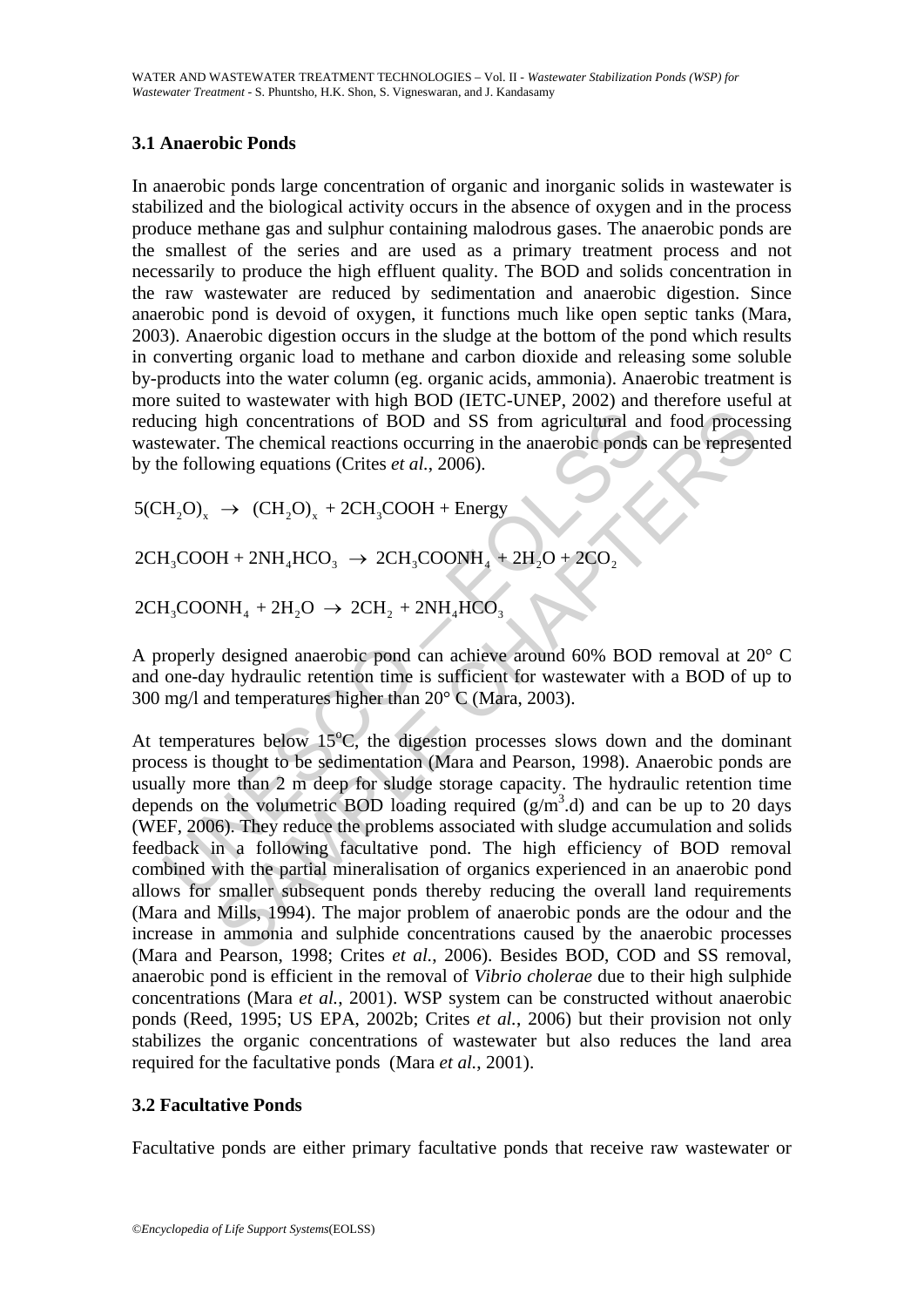secondary facultative ponds that receive settled wastewater effluent from anaerobic ponds. They are designed for BOD removal on the basis of a relatively low surface loading (100-400 kg BOD/ha d at temperature between 20°C and 25°C) to permit the development of a healthy algal population as the oxygen for BOD removal by the pond bacteria is mostly generated by algal photosynthesis (Mara and Pearson, 1998). The appearance of dark green colour in the ponds indicates the presence of algae (such as *Chlamydomonas, Pyrobotrys* and *Euglena*) but sometimes they may appear red or pink due to the presence of anaerobic sulphide-oxidizing photosynthetic bacteria. Facultative pond is the most common type used in the US and in different terms such as oxidation pond, sewage lagoon and photosynthetic pond (Reed *et al.*, 1995). The water layer near the facultative pond surface contains dissolved oxygen due to atmospheric reaeration and algal respiration, a condition suitable for aerobic and facultative organisms. The sludge deposits at the bottom of the pond support anaerobic organisms while the intermediate anoxic layer, termed as facultative zone ranges from aerobic near the top to anaerobic at the bottom. These layers may persist for long periods due to temperatureinduced water density variations (US EPA, 2002b). Inversions can occur in the spring and fall when the surface water layer may have a higher density than lower layers due to temperature fluctuations. This higher density water sinks during these unstable periods, creates turbidity, and produces objectionable odours (US EPA, 2002b).

emediate anoxic layer, termed as facultative zone ranges from aererobic at the bottom. These layers may persist for long periods doced water density variations (US EPA, 2002b). Inversions can fall when the surface water la ite anoxic layer, termed as facultative zone ranges from aerobic near the tot at the bottom. These layers may persist for long periods due to temperat the dust of density variations (US EPA, 2002b). Inversions can occur in The presence of algae in the aerobic and facultative zones is essential for the successful performance of facultative ponds (US EPA, 2002b). In sunlight, the algal cells utilise  $CO<sub>2</sub>$  from the water and release  $O<sub>2</sub>$  produced during photosynthesis. The oxygen, produced by algae and surface reaeration, is used by aerobic and facultative bacteria to stabilise organic material in the upper layer of water. As a result of the photosynthetic activities of the pond algae, there is a diurnal variation in the concentration of dissolved oxygen. After sunrise, the dissolved oxygen level gradually rises, in response to photosynthetic activity, to a maximum in the mid-afternoon, after which it falls to a minimum during the night when photosynthesis ceases and respiratory activity consumes oxygen. The position of the oxypause (the depth at which the dissolved oxygen concentration reaches zero) similarly changes, as does the pH since at peak algal activity carbonate and bicarbonate ions react to provide more carbon dioxide for the algae, so leaving an excess of hydroxyl ions with the result that the pH can rise to above 9 which kills faecal bacteria (Mara and Pearson, 1998). This also creates conditions favourable for ammonia removal via volatilisation (US EPA, 2002b).

Anaerobic fermentation occurs at the bottom layer of the lagoon. In cold climates, oxygenation and fermentation reaction rates are significantly reduced during the winter and early spring and effluent quality may be reduced to the equivalent of primary effluent when an ice cover persists on the water surface (US EPA, 2002b). Figure 2 (Metcalf and Eddy, 1995) and Figure 3 (Mara and Pearson, 1998) shows the schematic representation and mutual relationships within the WSP systems of treatment.

| Technology     | Treatment<br>goal | Climate<br>needs | <b>Detention</b><br>Time<br>(days) | Depth<br>(m) | Organic<br>Loading<br>$(kg/ha)$ .<br>day | <b>Effluent</b><br><b>Characteristics</b><br>(mg/l) |
|----------------|-------------------|------------------|------------------------------------|--------------|------------------------------------------|-----------------------------------------------------|
| Oxidation pond | Secondary         | Warm             | 10-40                              | $-1.5$       | $40 - 120$                               | $BOD = 20-40$                                       |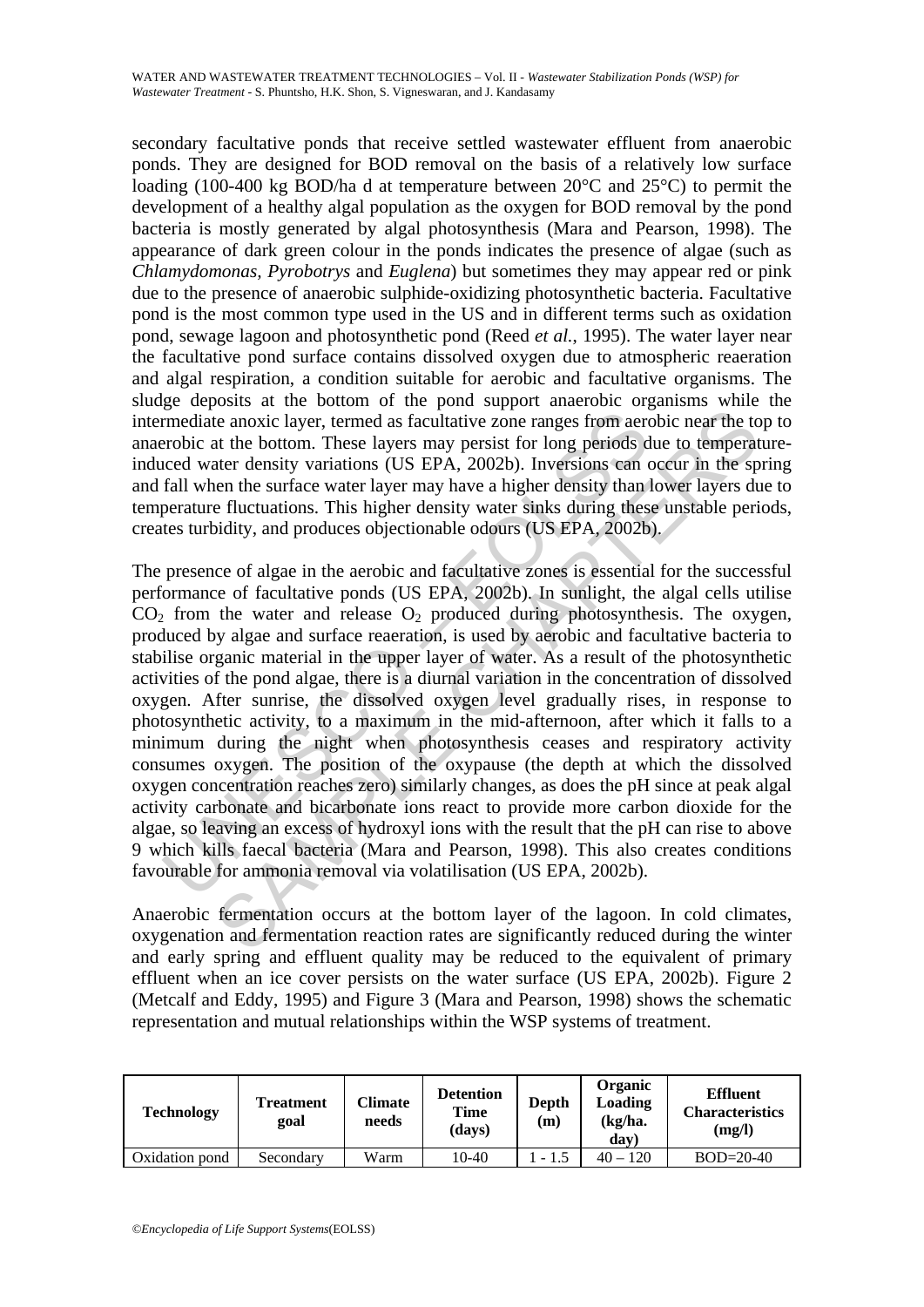WATER AND WASTEWATER TREATMENT TECHNOLOGIES – Vol. II - *Wastewater Stabilization Ponds (WSP) for Wastewater Treatment* - S. Phuntsho, H.K. Shon, S. Vigneswaran, and J. Kandasamy

|                                          |                                     |      |         |                |            | $TSS = 80-140$                 |
|------------------------------------------|-------------------------------------|------|---------|----------------|------------|--------------------------------|
| Facultative<br>pond                      | Secondary                           | None | 25-180  | $1.5 -$<br>2.5 | $22 - 67$  | $BOD = 30-40$<br>TSS=40-100    |
| Partial mixed<br>Aerated pond            | Secondary,<br>Polishing             | None | $7-20$  | $2 - 6$        | $50 - 200$ | $BOD = 30-40$<br>$TSS = 30-60$ |
| Storage pond,<br>HCR pond                | Secondary,<br>storage,<br>polishing | None | 100-200 | $3 - 5$        | $22 - 67$  | $BOD=10-30$<br>$TSS=10-40$     |
| Root zone<br>Treatment,<br>Hyacinth pond | Secondary                           | Warm | $30-50$ | <1.5           | < 30       | BOD < 30<br>TSS < 30           |

|  | Table 2: Design features and expected performance for aquatic treatment units |  |
|--|-------------------------------------------------------------------------------|--|
|  |                                                                               |  |



Figure 2: Schematic representation of facultative Ponds



Figure 3**:** Mutual relationship between pond algae and bacteria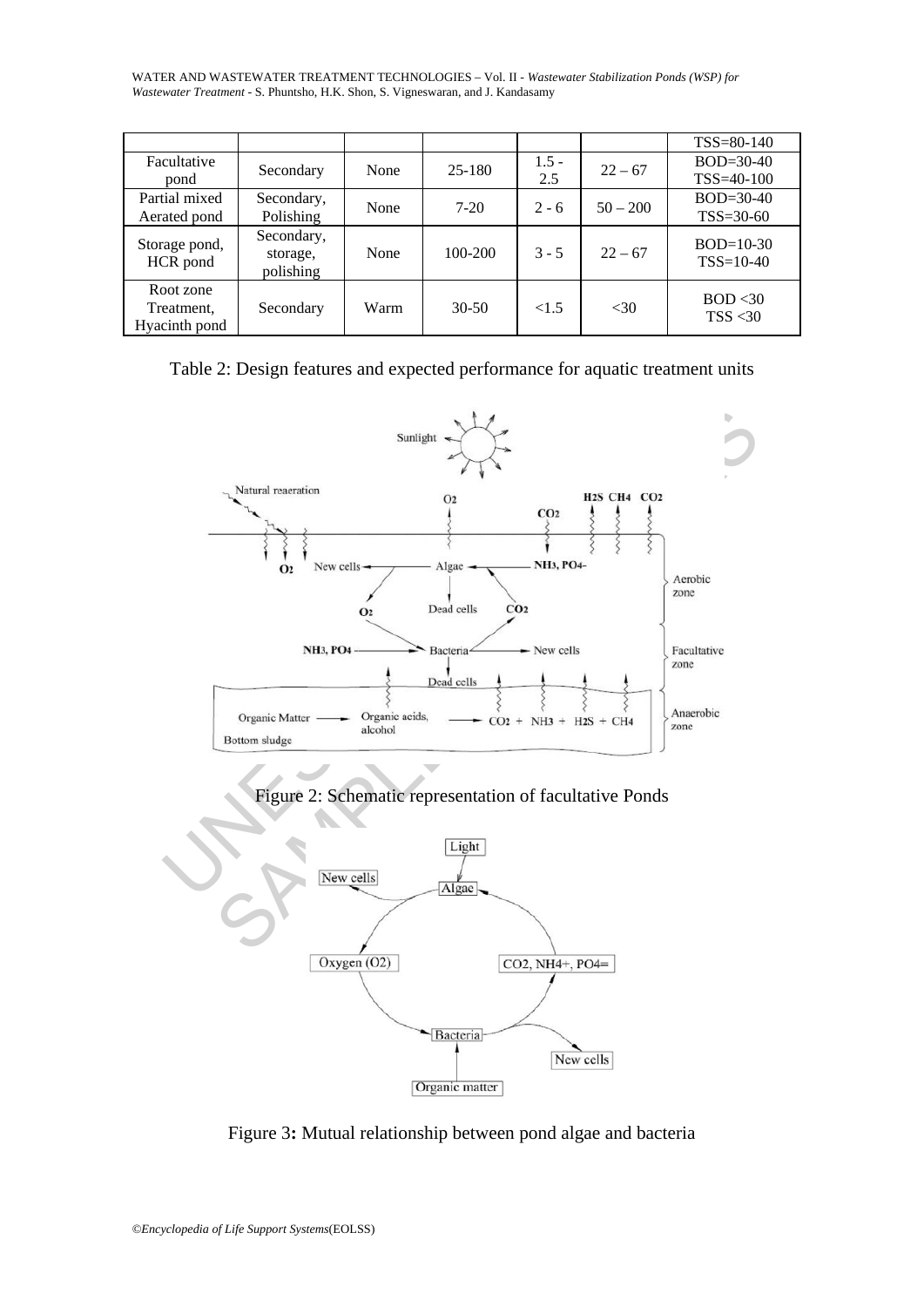- -
- -

# TO ACCESS ALL THE **33 PAGES** OF THIS CHAPTER, Visit[: http://www.eolss.net/Eolss-sampleAllChapter.aspx](https://www.eolss.net/ebooklib/sc_cart.aspx?File=E6-144-12)

#### **Bibliography**

Ayres, R. M., G. P. Alabaster, D. D. Mara and D. L. Lee (1992). "A design equation for human intestinal nematode egg removal in waste stabilisation ponds." Water Research 26(6): 863-865. [This paper presents the design equations for the removal of nematode eggs from waste stabilisation ponds]

movies experimentation of monocologics. The method of permaton contests the design equations for the removal of nematode eggs from waste stabilisties er, W. P. and D. C. Stuckey (1999). "The use of the anaerobic baffled re g elementar was es sainusation points. wat research 2000), solo-solo, transposed<br>issign equations for the removal of nematode eggs from waste stabilisation ponds]<br>
and D. C. Stuckey (1999). "The use of the anaerobic baffle Barber, W. P. and D. C. Stuckey (1999). "The use of the anaerobic baffled reactor (ABR) for wastewater treatment: a review." Water Research 33(7): 1559-1578. [A comprehensive review on the use of ABR for wastewater treatment]

Brix, H. (1994). "Use of constructed wetlands in water pollution control: historical development, present status and future perspectives." Water Science & Technology 30(8): 209-223. [This presents a historical development and application of constructed wetlands in controlling the environmental pollution]

Crites, R. W., E. J. Middlebrooks and S. C. Reed (2006). Natural Wastewater Treatment Systems, CRC-Taylor & Francis Group. [A comprehensive explanation on the type and mechanisms of natural wastewater treatment systems]

Crites, R. W., S. C. Reed and R. K. Bastian (2000). Land treatment systems for municipal and industrial wastes, MCGraw Hills. [Explains the mechanisms of land treatment for municipal and industrial wastes]

Daigger, G. T. and J. A. Buttz (1998). Upgrading Wastewater Treatment Plants: Vol 2, 2nd Ed., Technomic Publishing Co., Inc., Lancaster-Basel. [Different options to upgrade wastewater treatment plants]

Davis, L. (2000). "A Handbook of Constructed Wetlands - a guide to creating wetlands for agricultural wastewater, domestic wastewater, coal mine drainage, stormwater in the Mid-Atlantic Region, Vol 1: General Considerations." [Comprehensive guide to creating wetlands for mid-Atlantic regions]

Huang, H. J. S. and E. F. Gloyna (1984). "Phosphorus models for waste stabilization ponds." Journal of Environmental Engineering Division, ASCE, 110: 550-561. [Explains modelling perspective for phosphorous removal from waste stabilisation ponds]

IETC-UNEP (2002). Environmentally Sound Technologies for Wastewater and Stormwater Management: International Source Book, UNEP International Environmental Technology Centre (IETC). [Explains in details about the different sound technologies for wastewater and stormwater treatment]

Jenssen, P. D., T. Maehlum and T. Krogstad (1993). "Potential Use of Constructed Wetlands for Wastewater Treatment in Northern Environments." Water Science & Technology 28(10): 149-157. [This explains the approaches to use of constructed wetlands for wastewater treatment]

Johnson, M. and D. Mara (2005). "Aerated Rock Filter for Enhanced Nitrogen and Faecal Coliform Remocal from Facultative Waste Stabilization Ponds." Water Science & Technology 51(12): 99-102. [A research experiment on pilot scale on the use of aerated rocks for nitrogen and faecal coliform, a potential technology for improving the effluent of the WSP]

Mara, D. (1997). Design Manual for Waste Stabilization Ponds in India, Leeds: Lagoon Technology International, 1997. [The author has comprehensively and lucidly explained the steps for the design of waste stabilization ponds in different parts of India]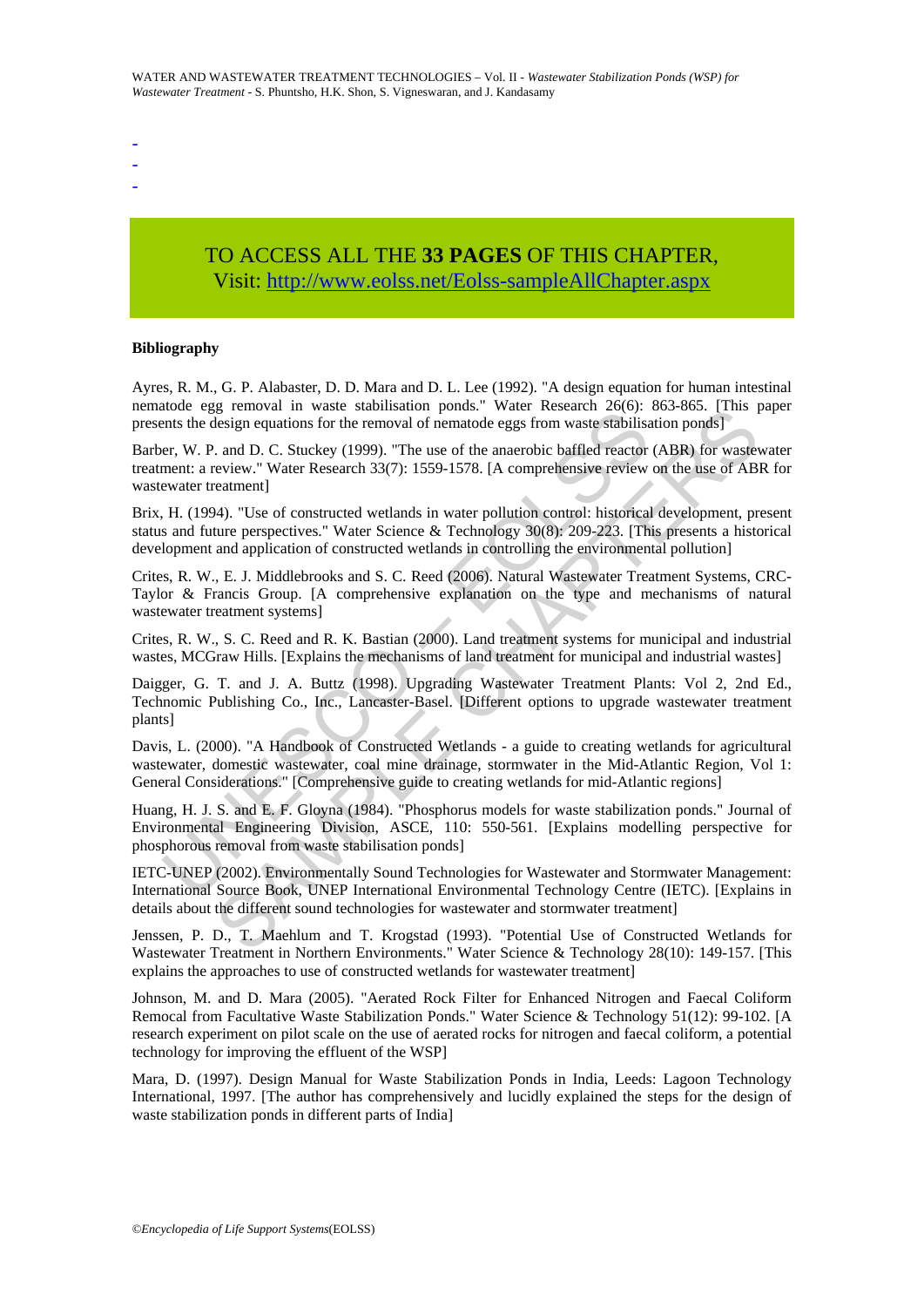Mara, D. (2003). Design manual for WSP in UK, Leeds University, UK. http://www.leeds.ac.uk/civil/ceri/water/ukponds/publicat/pdmuk/pdmuk.html accessed 12th May 2006. [Contain the design guides for waste stabilisation ponds in UK]

Mara, D. (2004). "Natural Sewage Treatment in the UK: Selection Guidelines." Journal of the Chartered Institution of Water and Environmental Management 18(4): 230-234. [Contain brief guidelines for selecting suitable natural systems for sewage treatment]

Mara, D. and H. Pearson (1998). Design Manual for Waste Stabilization Ponds in Mediterranean Countries, Lagoon Technology International, Leeds, England. [Comprehensive guideline for designing of waste stabilisation ponds]

Mara, D., H. Pearson, J. Oragui, H. Arridge and S. A. Silva (2001). Development of a new approach to waste stabilization pond design, TPHE Research Monograph No. 5 School of Civil Engineering, University of Leeds, Leeds, England. [Explains the new approaches to designing WSP]

Mara, D. D. and S. W. Mills (1994). "Who's afraid of anaerobic ponds?" Water Quality International (1994)(2): 34-36. [A very compassionate approaches to the applications of anaerobic ponds]

Mara, D. D. and H. W. Pearson (1986). "Artificial fresh water environments: waste stabilization ponds." Biotechnology 8((ed. W. Schoernborn)): 177-206. [Explains the applications of WSP in the context of cleaning the polluted environemnts]

Marais, G. V. R. (1974). "Faecal bacterial kinetics in waste stabilization ponds." Journal of the Environmental Engineering Division, American Society of Civil Engineers 100 (EE1): 119-139. [Explains the kinetics of bacterial kills in WSP]

4)(2): 34-36. [A very compassionate approaches to the applications of anaerobi<br>
1), D. D. and H. W. Pearson (1986). "Artificial fresh water environments: was<br>
technology 8((ed. W. Schoemborn)): 177-206. [Explains the appli -36. [A very compassionate approaches to the applications of anaerobic ponds]<br>
and H. W. Pearson (1986). "Artificial fresh water environments; waste stabilization po<br>
y S((ed. W. Schoemborn)): 177-206. [Explains the applie Meiring, P. G., R. J. Drews, H. Van Eck and G. J. Stander (1968). A Guide to the Use of Pond Systems in South Africa for the Purification of Raw and Partially Treated Sewage. CSIR Special Report WAT 34. Pretoria, South Africa: National Institute for Water Research. [Pond application guidelines for sewage waterl

Metcalf and Eddy, I. (1995). "Wastewater Engineering: Treatment, Disposal, and Reuse, 3rd ed.,." [Comprehensive explanation on the different wastewater treatment technologies]

Middlebrooks, E. J. (1995). "Upgrading pond effluents: an overview." Water Science & Technology 31(12): 353-368. [This presents a brief approaches to upgrading the quality of pond effluents]

Middlebrooks, E. J., C. H. Middlebrooks, J. H. Reynolds, G. Z. Watters, S. C. Reed and D. B. George (1982). "Wastewater Stabilization Lagoon Design, Performance and Upgrading." [This comprehensively explains the different approaches of WSP including upgrading]

Oswald, W. J. (1995). "Ponds in the Twenty-First Century." Water Science Technology 31(12): 1-8. [Exclusively defends the advantages of ponds]

Pano, A. and E. H. Middlebrooks (1982). "Ammoina nitrogen removal in facultative waste stabilization ponds." Journal of Water Pollution Control Federation 54(4): 344-351. [Explain approaches to ammonia nitrogen removal from WSP]

Pescod, M. B. and D. D. Mara (1988). Design, Operation and Maintenance of Wastewater Stabilization Ponds, in Treatment and Use of Sewage Effluent for Irrigation, Butterworths London. 1988. p 93-115 [Explains the design and operational concepts of WSP from wastewater reuse perspective]

Polprasert, C. and S. Sookhanich (1995). "Upgrading of Facultative Ponds to Treat a Toxic Organic Wastewater." Water Science & Technology 31(12): 201-210. [Study investigated the efficiency and performance of the attached growth WSP on laboratory scale for removal of high strength phenolic wastewater]

Rakkoed, A., S. Dentravanich and U. Puetpaiboon (1999). "Nitrogen Removal in Attached-Growth Waste Stabilization Ponds of Wastewater from Rubber Factory." Water Science & Technology 40(1): 45-52. [Explains about the possible removal of Nitrogen using attached growth systems in WSP]

Ramadan, H. and V. M. Ponce (2003). Design and Performance of Waste Stabilization Ponds Department of Civil and Environmental Engineering, Sandiego State University. [A complete explanation on the design and performance of WSP]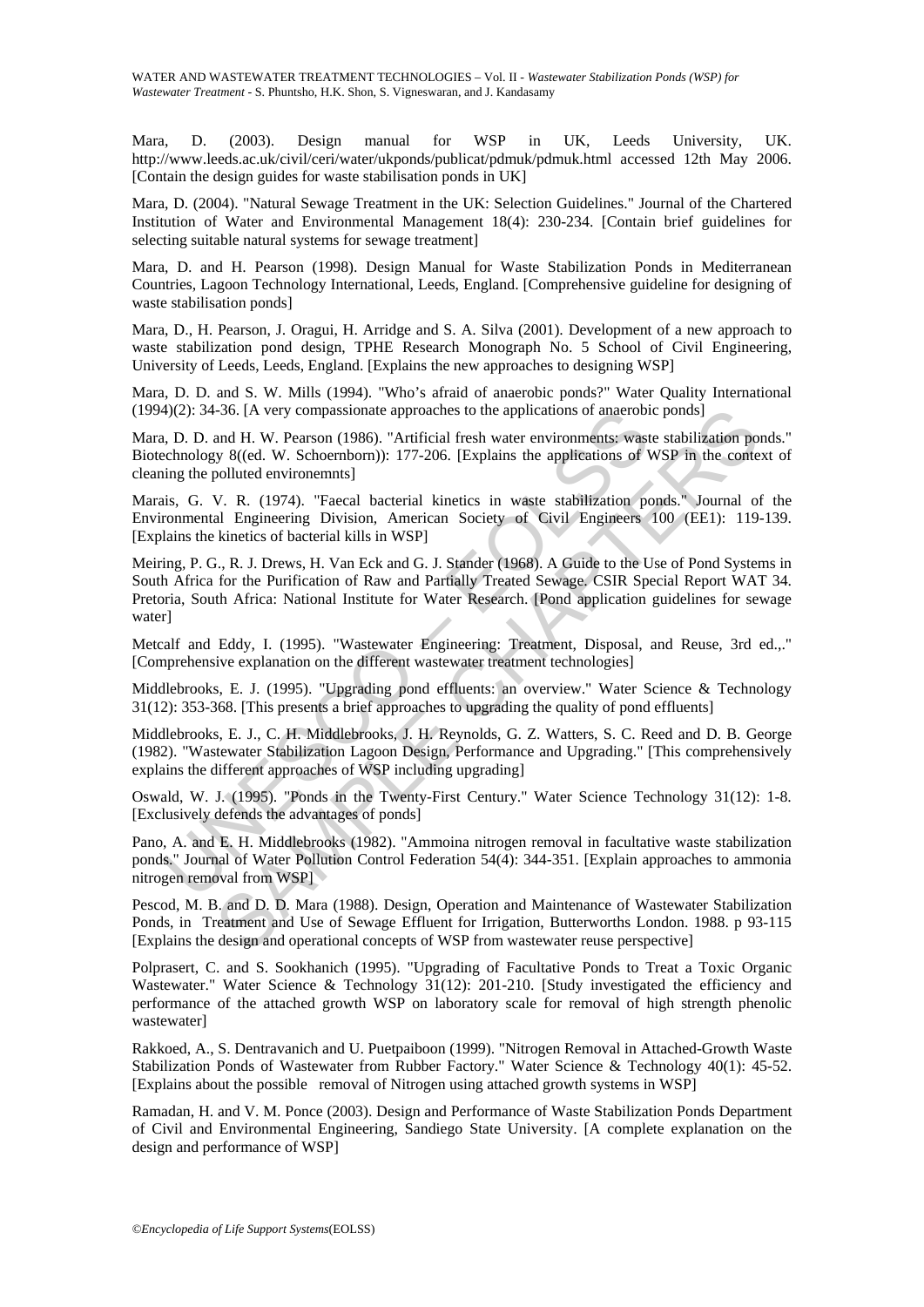Reed, R. A. (1995). Sustainable Sewerage: Guidelines for Community Schemes, Intermediate Technology in association with the Water, Engineering and Development Centre, London. [Complete guide to WSP as low cost and sustainable technology for community sewerage scheme]

Reed, S. C. (1985). "Nitrogen removal in wastewater stabilization ponds." Journal of the Water Pollution Control Federation 57(1): 39-45. [Study on the removal of Nitrogen in WSP]

Reed, S. C., R. W. Crites and E. J. Middlebrooks (1995). Natural Systems for Waste Management and Treatment (2 ed.), McGraw Hill, Inc. USA. [A complete information on the mechanisms and design of natural systems for wastewater treatment]

Rich, L. G. (1999). "High Performance Aerated Lagoon Systems." American Academy of Environmental Engineers. [x]

Rich, L. G. and E. J. Wahlberg (1990). "Performance of Lagoon Intermittent sand Filter Systems." Research J Pollution Control Fed. 62: 697-699. [A brief summary of the high performance intermittent sand filter for wastewater treatment]

Sabbah, I., B. Ghattas, A. Hayeek, J. Omari, Y. Haj, S. Admon and M. Green (2003). "Intermittent Sand Filtration for Wastewater Treatment in Rural Areas of the Middle East - A Pilot Study." Water Science & Technology 48(11-12): 147-152. [An application of intermittent sand filter for wastewater treatment in rural areas]

Saidam, M. Y., S. A. Ramadan and D. Butler (1995). "Upgrading Waste Stabilization Pond Effluent by Rock Filters." water Science & Technology 31(12): 369-378. [A lab scale study for applying rock filters in improving the WSP effluents]

Sundaravadivel, M. and S. Vigneswaran (2001). "Constructed Wetlands for Wastewater Treatment." Critical Reviews in Environemntal Science and Technology 31(4): 351-409. [Comprehensive review on the constructed wetlands for wastewater treatment]

ah, I., B. Ghattas, A. Hayeek, J. Omari, Y. Haj, S. Admon and M. Green (200<br>tion for Wastewater Treatment in Rural Areas of the Middle East - A Pilot Studion for Wastewater Treatment in Rural Areas of the Middle East - A P Chattas, A. Hayeek, J. Omari, Y. Haj, S. Admon and M. Green (2003). "Intermittent<br>Wastevater Treatment in Rural Areas of the Middle East - A Pilor Sudy." Water Scient<br>WAS(11-12): 147-152. [An application of intermittent sa Ujang, Z., S. Yaacob and M. A. Kassim (2001). Upgrading of waste stabilization pond to baffled reactor for domestic wastewater treatment, Appears in Advances in Water and Wastewater Treatment Technology edited by T. Matsuo, K. Hanaki, S. Takizawa, and H. Satoh, Elsevier. [Explains the approaches to upgrading waste stabilization ponds using baffled reactor for domestic wastewater treatment]

UNEP (2005). Sourcebook of Alternative Technologies for Fresh Water Augmentation in East and Central Europe, United Nations Environment Programme. [A comprehensive information on alternative technologies for freshwater augmentation]

US EPA (1993). Subsurface flow constructed wetlands for wastewater treatment: a technology assessment United States Environmental Protection Agency, Office of Water, EPA 832–R-93–008. [Contains a comprehensive assessment of the subsurface flow constructed wetlands]

US EPA (1999). Wastewater Technology Fact Sheet: Intermittent Sand Filters, United States Environmental Protection Agency. [Briefly summarizes few basic facts of intermittent sand filters for wastewater treatment]

US EPA (2001). Functions and values of wetlands, United States Environmental Protection Agency. [This has comprehensive approaches to wetlands for wastewater treatment]

US EPA (2002a). Wastewater Technology Fact Sheet: Aerated, Partial Mix Lagoons, United States Environmental Protection Agency. [Briefly summarizes few basic facts of aerated, partial mix lagoons for wastewater treatment]

US EPA (2002b). Wastewater Technology Fact Sheet: Facultative Lagoons, US Environmental Protection Agency. [Briefly summarizes few basic facts of facultative ponds for wastewater treatment]

US EPA (2002c). Wastewater Technology Fact Sheet: Rock Media Polishing Filter for Lagoons, United States Environmental Protection Agency. [Briefly summarizes few basic facts of rock media polishing filter treatment for effluents from the lagoons]

US EPA (2002d). Wastewater Technology Fact Sheet: Slow Rate Land Treatment, United States Environemntal Protection Agency. [Briefly summarizes few basic facts of slow rate land treatment for wastewater treatment]